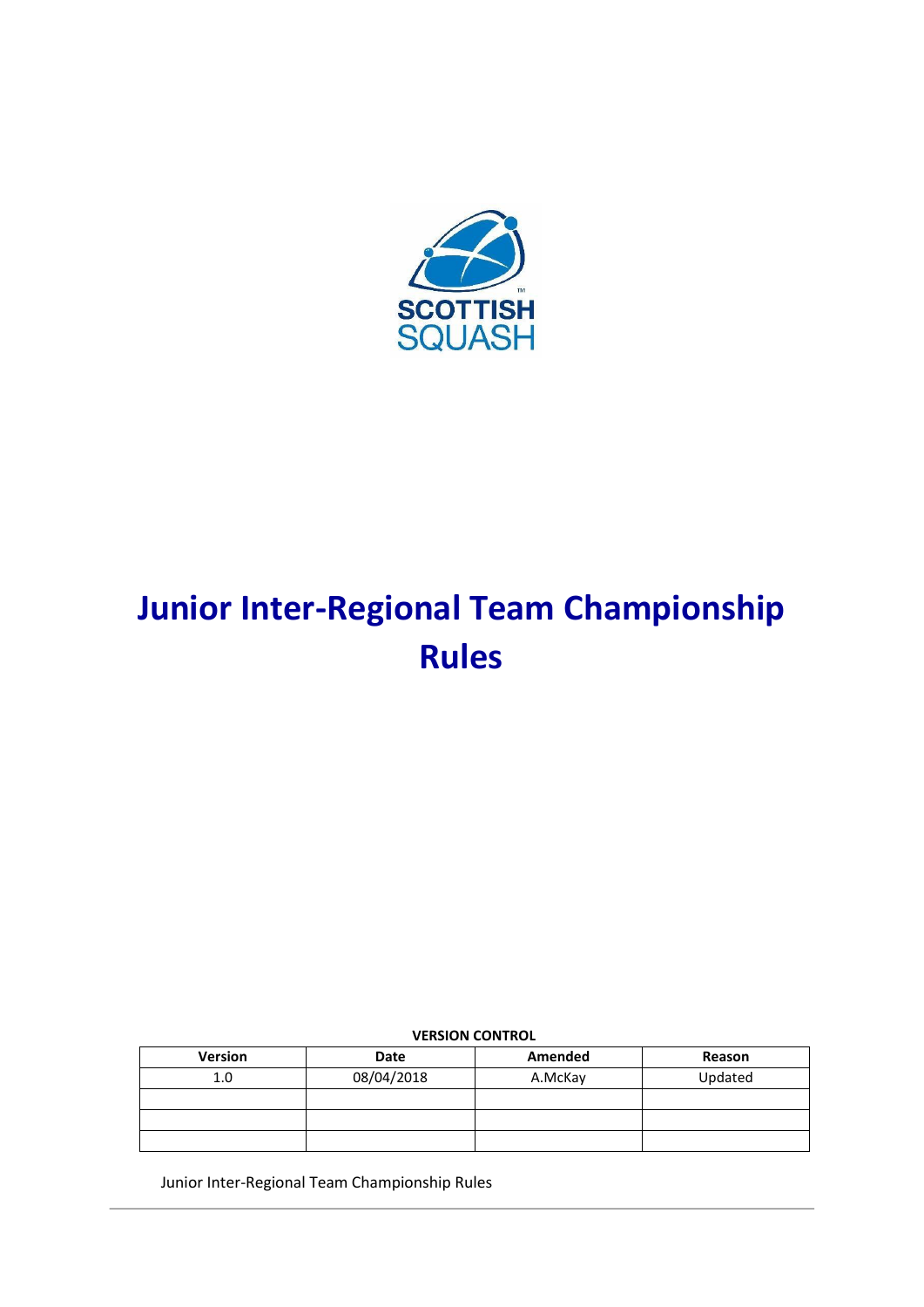# **Definitions**

#### **TEAMS**

Are players nominated to play a specific tie.

# **TIES**

Are between opposing teams.

#### **MATCHES**

Are between individual players and is best of 5 games.

#### **GAMES**

A game is first to 11 points, PAR scoring (a player must win by 2 clear points if the score is tied at 10-10).

#### **START OF PLAY**

Is the start of the competition for each particular age-group.

# **REGIONS**

Are defined as Central, East, Grampian, Highlands & Islands, Tayside & Fife, West.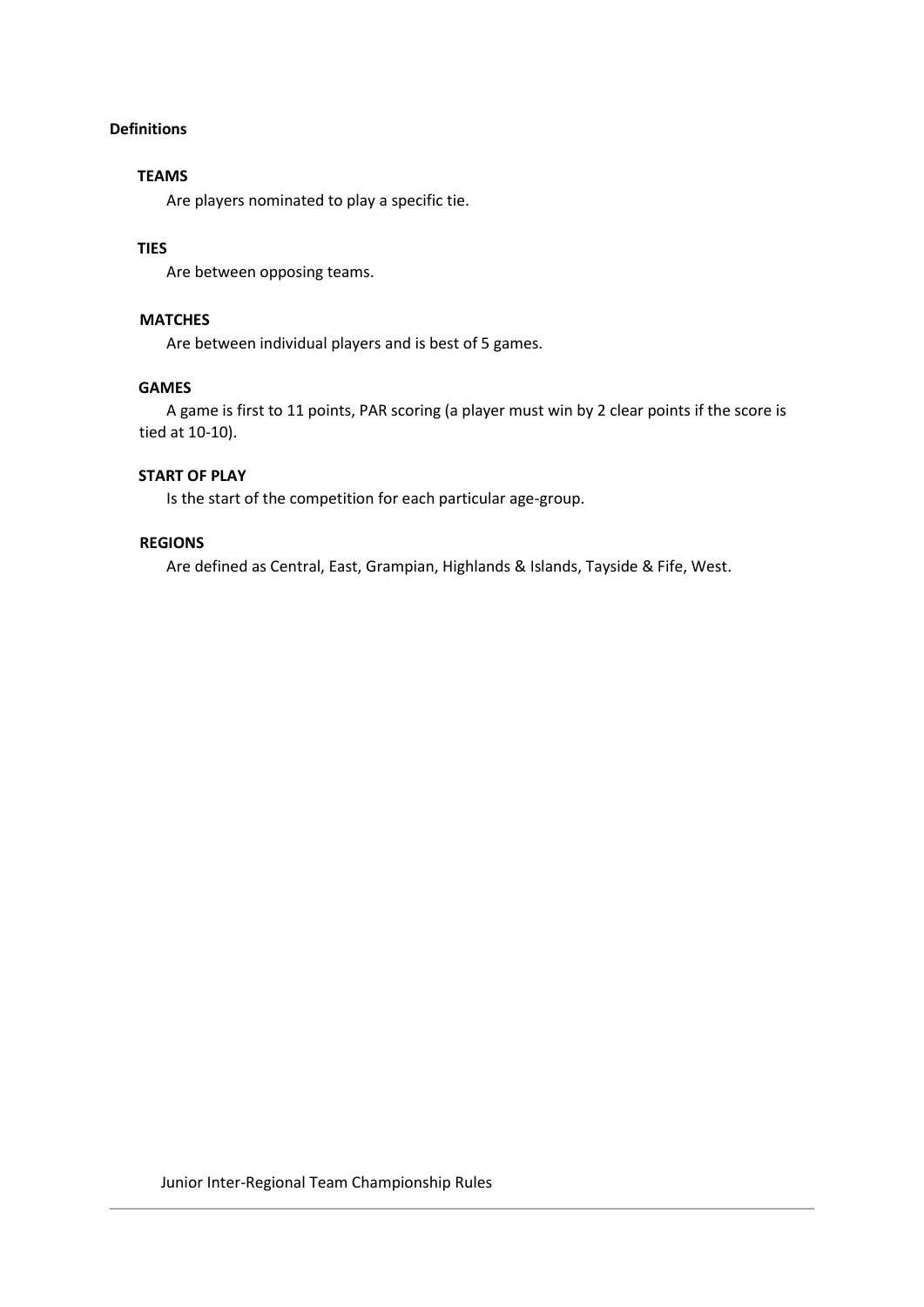#### **Junior Inter-Regional Team Championships**

## **1. Rules**

- **a.** Teams will consist of four players.
- **b.** There will be a 3-point penalty per tie if you do not field a team including at least one male and one female player.
- **c.** Age Groups for the event will be Under 19, Under 17, Under 15, Under 13 and Under 11 - To be eligible players must be under the age in question on the final day of the tournament.
- **d.** Eligibility: A player who is listed as a 'competitive player' under the team fee or as a 'competitive junior' under the general 'club player' aspect of an affiliated club AND who was born in/is resident in/whose club plays in the leagues of a region, is eligible to represent that region.

# **2. Scoring**

- **a.** The PAR 11 scoring system will be used (with matches being best of 5 games). If games are tied at 10-10 a player must win by 2 clear points.
- **b.** The result of a **tie** between two teams shall be decided:
	- **i.** By the greatest number of **matches** won;
	- **ii.** If equal, by the greatest total number of **games** won;
	- **iii.** If still equal, by the positive **difference** in number of **points;**
	- **iv.** If still equal, by the result of the **match between the #1 players of the tie.**
- **c.** A point is awarded for each game won, with 4 bonus points being awarded to the winning team in each tie.

# **3. Results**

- **a.** Results will be coordinated by the Tournament Director
- **b.** Both team captains/named team contacts are responsible for:
	- **i.** Completing the scorecard after the match;
	- **ii.** Ensuring the scorecard is handed in at the Tournament Desk.
- **c.** Failure to do so will result in no points being awarded for the missing games, although the results from the games, when ascertained will stand.

# **4. Team Placing**

- **a.** Positions in the Round Robin will be decided on each team's total number of points won – see scoring 2.c
	- **i.** Note as the Round Robin is decided by points, teams that win more ties can finish below a team that wins less ties (e.g. if a team wins 4 matches 2-2 they will have 40 points, a team that loses 1 match 2-2, but wins the remaining 3 matches 4-0 will score 54 points).
- **b.** In the event of a draw between two or more teams the higher placing will go to the team which has:
	- **i.** if equal, by the greatest total number of matches won;
	- **ii.** if still equal, by the greatest total number of games won;
	- **iii.** if still equal, by the positive difference in number of points;
	- **iv.** if still equal, by the result of the head to head tie (as determined by 2. Scoring).

Junior Inter-Regional Team Championship Rules